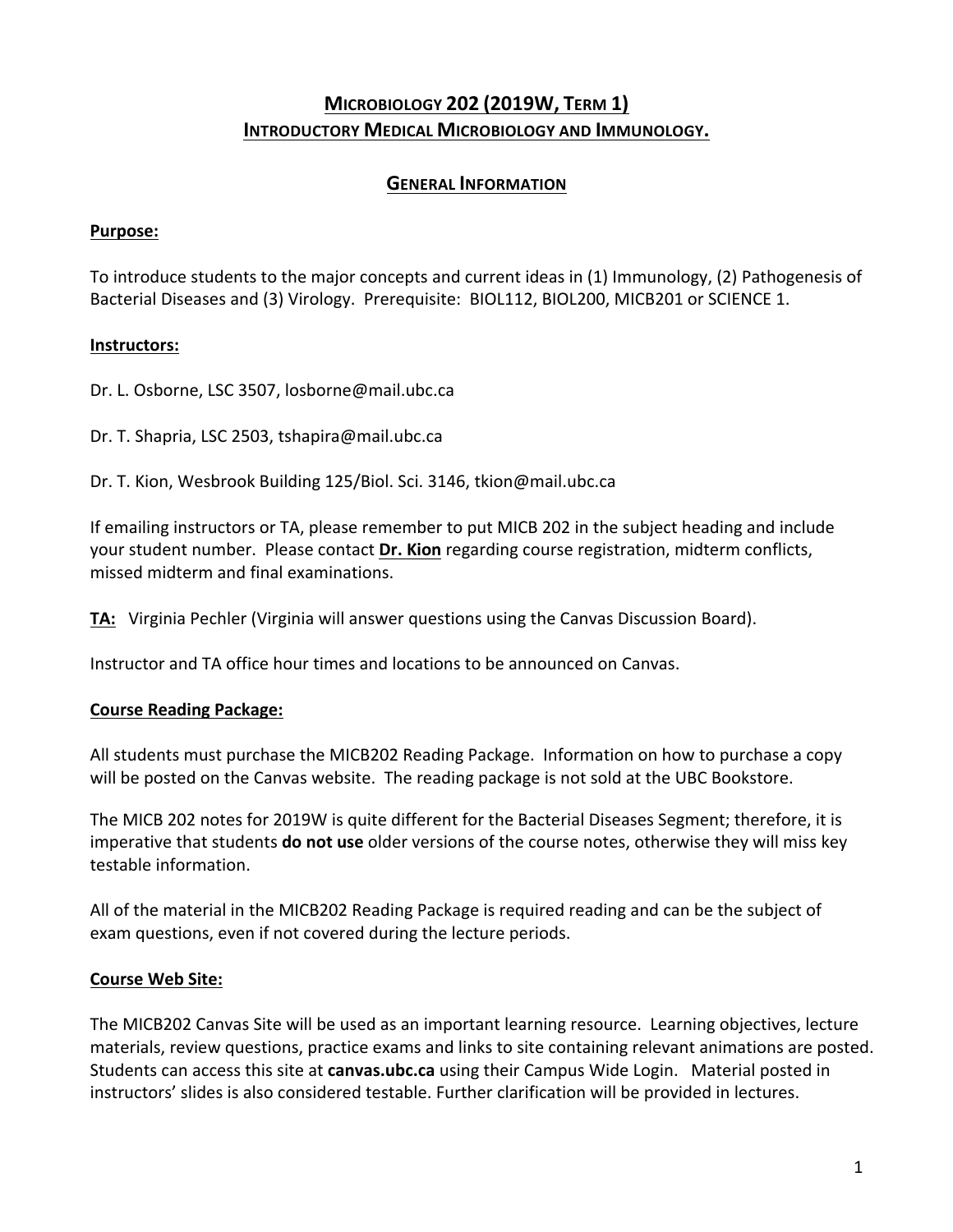### **Learning objectives:**

At the end of the course, the students will have a general understanding of the different types of disease-causing pathogens and how they try to evade the body's immune system. The students will also have a basic understanding of the different ways in which the immune system fights microbial disease. They will also understand the basic concepts underlying many important health issues including AIDS, vaccines and the proper use of antibiotics.

MICB202 strives to reinforce and illustrate concepts in cell biology, molecular biology and biochemistry that students have been exposed to in BIOL200 and BIOL201. It also prepares students for more advanced courses in Microbiology, Immunology, Cell Biology and Biochemistry.

The course emphasizes a conceptual understanding of the cells and molecules involved in these processes and also seeks to connect these to real life examples that the students are familiar with. Where appropriate, quantitative skills are emphasized.

- Tuesday Sept  $3^{\text{rd}}$ , 2019 First day of term.
- Wednesday Sept. 4<sup>th</sup>, 2019 first meeting of MICB 202.
- Tuesdav Sept.  $17^{th}$ , 2019 Last day for change in registration and for withdrawal from most Term 1 courses without withdrawal standing of "W" recorded on a student's academic record.
- Wednesday Oct.  $9^{th}$ , 2019 Midterm exam, start time  $\sim$  6:45 pm to 7 pm.
- Friday Oct.  $11^{th}$ , 2019 Last day for withdrawal from most Winter Session Term 1 courses with withdrawal standing of "W" recorded on a student's academic record. Course cannot be dropped without Faculty approval after this date on the SSC.
- Monday Oct.  $14^{th}$ , 2019 Thanksgiving holiday, no classes.
- Monday Nov.  $11^{th}$ , 2019 Remembrance Day holiday, no classes.
- Friday Nov.  $29^{th}$ , 2019 Last meeting of MICB202.
- Friday Nov.  $29^{th}$ , 2019 Last day of classes.
- Tuesday Dec.  $3^{rd}$  Wednesday Dec.  $18^{th}$ , 2019 (inclusive) Final exams. The final is scheduled by Enrolment Services. Check SSC in mid-October for the preliminary exam schedule.

### **Grade Distribution:**

Immunology: 34% (25% for the midterm - multiple-choice questions, 9% for participation). Bacterial Diseases: 33% (30% for the final exam - multiple-choice questions, 3% for participation). Virology: 33% (30% for the final exam - multiple-choice questions, 3% for participation).

Participation grade – The instructors may use different participation activities, some examples include iClicker questions, Canvas quizzes and in-class questions.

- The grading scheme is final and will **NOT** be changed. MICB202 grades are **NOT** scaled.
- The participation grades will only be added to the student's grade if they have a passing average on the combined midterm and final exams.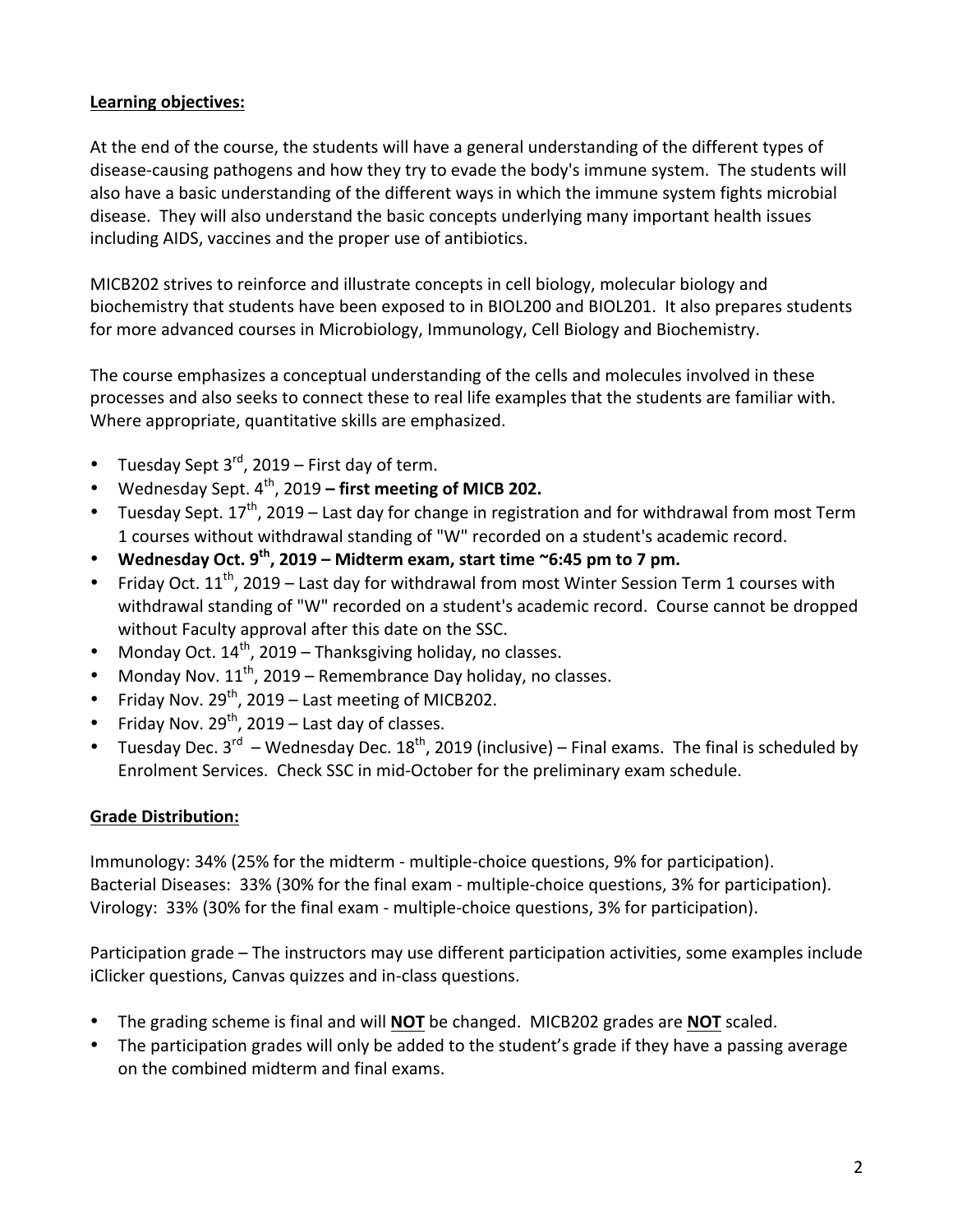### **Exams:**

Note: The Department of Microbiology and Immunology now has a policy of scheduling exams for large courses in the evening. This is to ensure that you can get the full time allotted for writing the exam. Students that have course conflicts should contact Dr. Kion.

Midterm Examination: Wednesday, October  $9<sup>th</sup>$  in the early evening (the start time will be between 6:45 and 7:00 pm). Students will be emailed the location and exact start time of the midterm a week before the midterm. The midterm will be 1 hour and 15 minutes in duration, and will consist of  $\sim$ 30 multiple-choice question blocks.

The date and time of the Final Examination is scheduled by Enrolment Services and is released during the middle of the term (http://www.students.ubc.ca/coursesreg/exams/). The final examination will be 2 hours and 30 minutes in duration, and will consist of  $\sim$ 60 multiple-choice question blocks.

The exam period is set for Tuesday Dec.  $3^{rd}$  – Wednesday Dec.  $18^{th}$ , 2019 inclusive. This means that you should not make airline reservations until you know your exam schedule. The Dean's Office will **not** permit students to write final examinations at alternate times because of travel conflicts.

- Exam questions will be multiple-choice format. All exams are closed book. NO electronic devices (e.g., PDA, cell phone, translators) are permitted in the exams.
- The subject of at least 85% of the exam questions will be drawn from material in the course notes. 15% of the exam questions may be based on material covered by your instructor in class.
- Some parts of the course notes will not be explicitly dealt with during class time; nevertheless, students are still responsible for this material for exam purposes.
- Many exam questions will involve problem solving. You will need to integrate multiple concepts from different portions of a given segment (*e.g.*, immunology).
- Students are required to produce one piece of photo-identification during the exams. UBC Student ID is preferable.

**Final Examination:** Instructors cannot rearrange the date and time for students to write the final examination because of employment or travel conflicts *etc*. Students that are absent during the final exam must report to the Dean's Office as soon as possible and request a form for a Deferred Exam. The Dean's office will require valid documentation to explain your absence from an exam.

Deferred Exams are scheduled by the Registrar's Office and are usually held in the next examination period (*i.e.*, April 2020).

Note that instructors are not permitted to rearrange the times of final exams for students other than in a case of exam hardship. An exam hardship is defined as 3 exams within a 24-hour period (i.e., 23:59:59). For example, Student "A" has an exam at 8:30 am, 12:00 noon and 7 pm; this is an exam hardship and the  $2^{nd}$  exam would be rescheduled (probably to the following day). An example of what is NOT an exam hardship: Student "B" has exams scheduled at 8 am, 12:00 noon, then 8 am the following day. The third exam is in the next 24-hour period.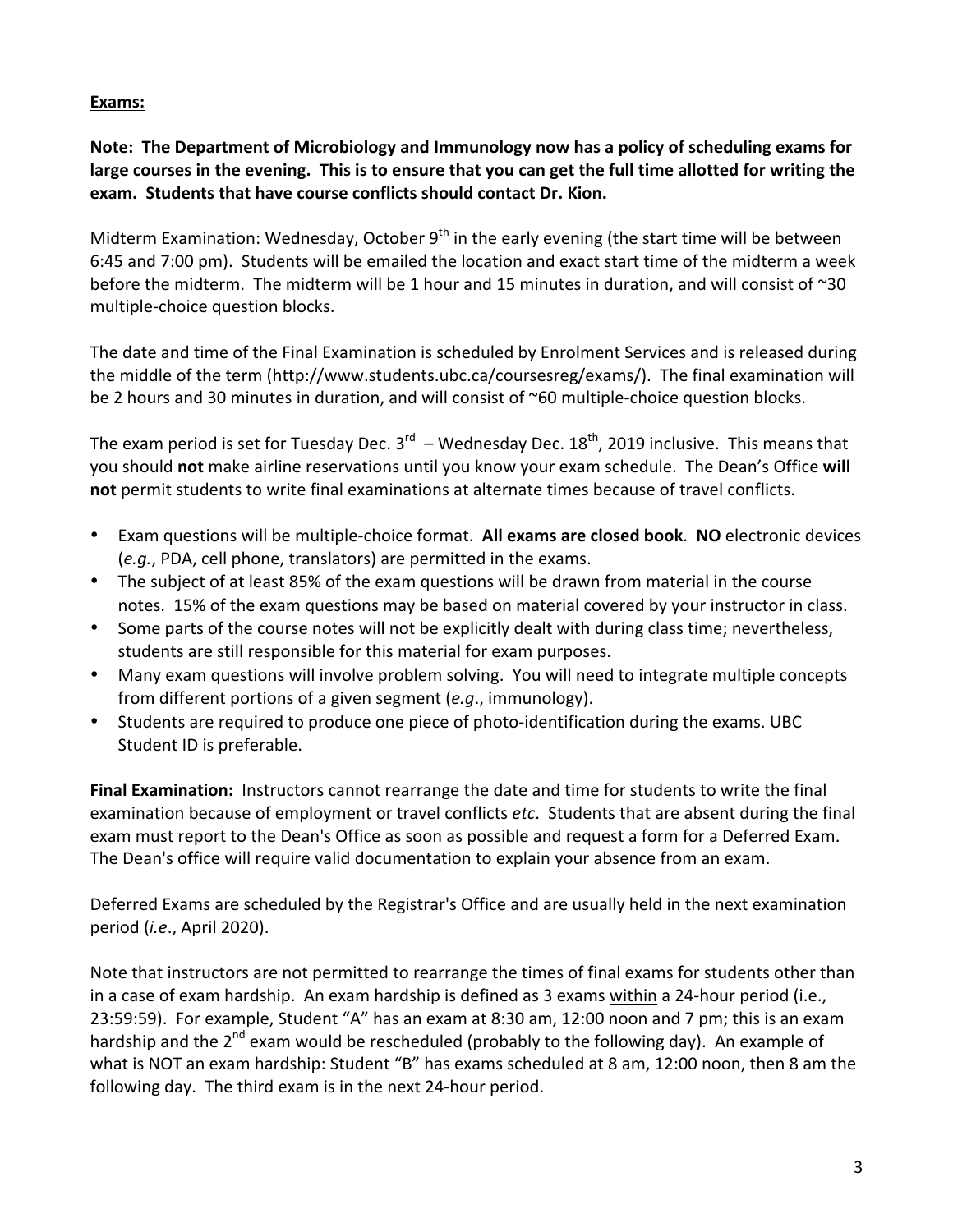### **Policy on Missed Midterm Exam:**

Midterm Exams: Students that miss an examination due to illness, course conflicts or family emergency are eligible to write the make-up midterm examination provided that they:

- 1. Contact Dr. Kion within 24 hours of the exam. Email: tkion@mail.ubc.ca, put MISSED MICB202 EXAM and your student number in the subject heading. Department office: 604-822-3308 (ask that the information be forwarded to Dr. Kion)
- 2. Complete the self-declaration form and submit a paper copy to Dr. Kion. Also provide a paper **copy** of your UBC timetable.

A make-up exam will be scheduled  $1 - 2$  weeks after the original midterm date. The time will be determined after reviewing all students' schedules. Students will be contacted by email. If a student is unable to write the makeup midterm, the student should consult their advising office regarding a late withdraw from the course.

## **Reach Out for Success:**

University students often encounter setbacks from time to time that can impact academic performance. Discuss your situation with your instructor or an academic advisor. Learn about how you can plan for success at: www.students.ubc.ca.

For help addressing mental or physical health concerns, including seeing a UBC counsellor or doctor, visit: www.students.ubc.ca/livewelllearnwell.

## **Student Responsibilities:**

Students are responsible for:

- **Confirming their registration in the course.**
- Maintaining an active email address that is registered with the University for the purpose of communicating with the instructors, the Dean of Science, and Enrolment Services.
- Consulting the MICB202 Canvas site on a regular basis for announcements and other posted information.
- Informing Dr. Kion within the first two weeks of class about any conflicts with the midterm date/time.
- Informing Dr. Kion within 24 hours of the exam if they had been absent due to illness or family emergency.
- Provide Dr. Kion with the self-declaration form to explain their absence. Without timely notification and documentation, a grade of "0" will be given for the exam.
- Arriving to class on time and not leaving before the class is dismissed.
- Turning off their cell phones during class time.
- Refraining from talk during class time that disturbs the other students.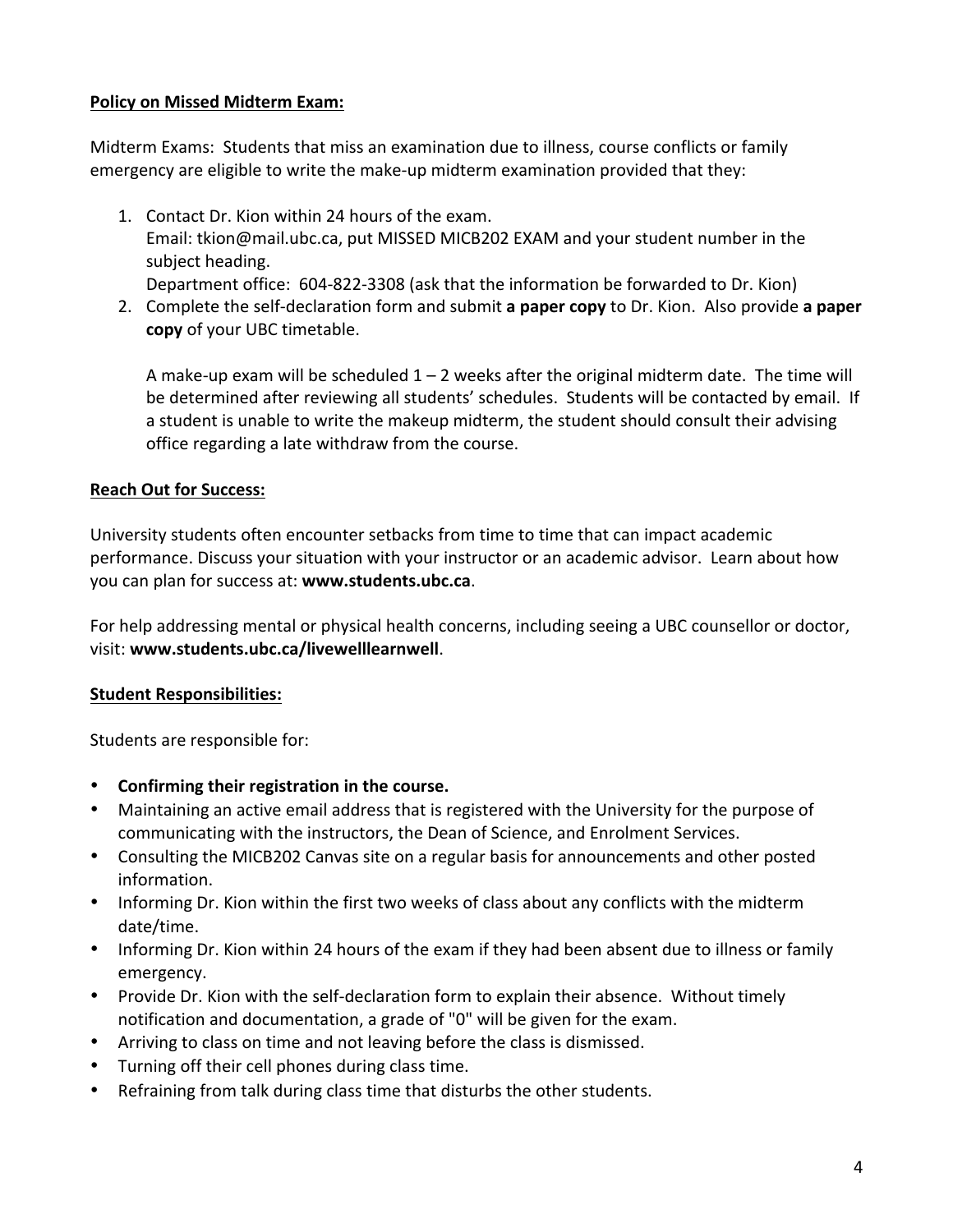### **Student Responsibilities (continued):**

- Refraining from distracting other students by playing video games, watching movies, sending email, etc.
- Refraining from eating or drinking in class.

## **Classroom Civility:**

To create and preserve a classroom atmosphere that optimizes teaching and learning, all participants share a responsibility in creating a civil and non-disruptive forum. Students are expected to conduct themselves at all times in this classroom in a manner that does not disrupt teaching or learning.

- You are expected to be on time. Class starts at 12 pm. You should be in your seat and ready to begin class at this time. Class ends at 12:50 pm. Packing up your things early is disruptive to others around you and the instructors.
- Classroom discussion should be civilized and respectful to everyone and relevant to the topic we are discussing. Any discussion from class that continues on Canvas or Piazza should adhere to these same rules and expectations.
- Electronic devices such as computers and cell phones must be turned off during class, unless you have informed the instructor ahead of time that you are expecting an emergency message.

## Laptops in class:

Over the past few years we have monitored students in MICB202 (and in other classes) as part of studies to develop more effective methods for teaching. There is no doubt that having your laptop on will decrease your attention in class. In some cases your laptop will be a detriment to people sitting near you. There will be no situation where you need to access your laptop during MICB202 classes (but you will need it outside of class!). We strongly urge you to leave it off. You will need to take notes for the class primarily to record topics that were emphasized and to record questions you have. All of the testable material will be available in the course notes or as supplements on the Canvas site.

### **Tutoring:**

Many private companies will offer tutoring services to students enrolled in courses at UBC, often for an hourly fee. The instructors of MICB202 do not support or endorse any of these services. The employees of these companies have had no contact or discussions with the instructors and **are not** provided with any of the course materials. Students are directed to use caution if hiring any of these companies. Appeals that the course grade was lower than expected because of incorrect information provided by these companies will not be accepted.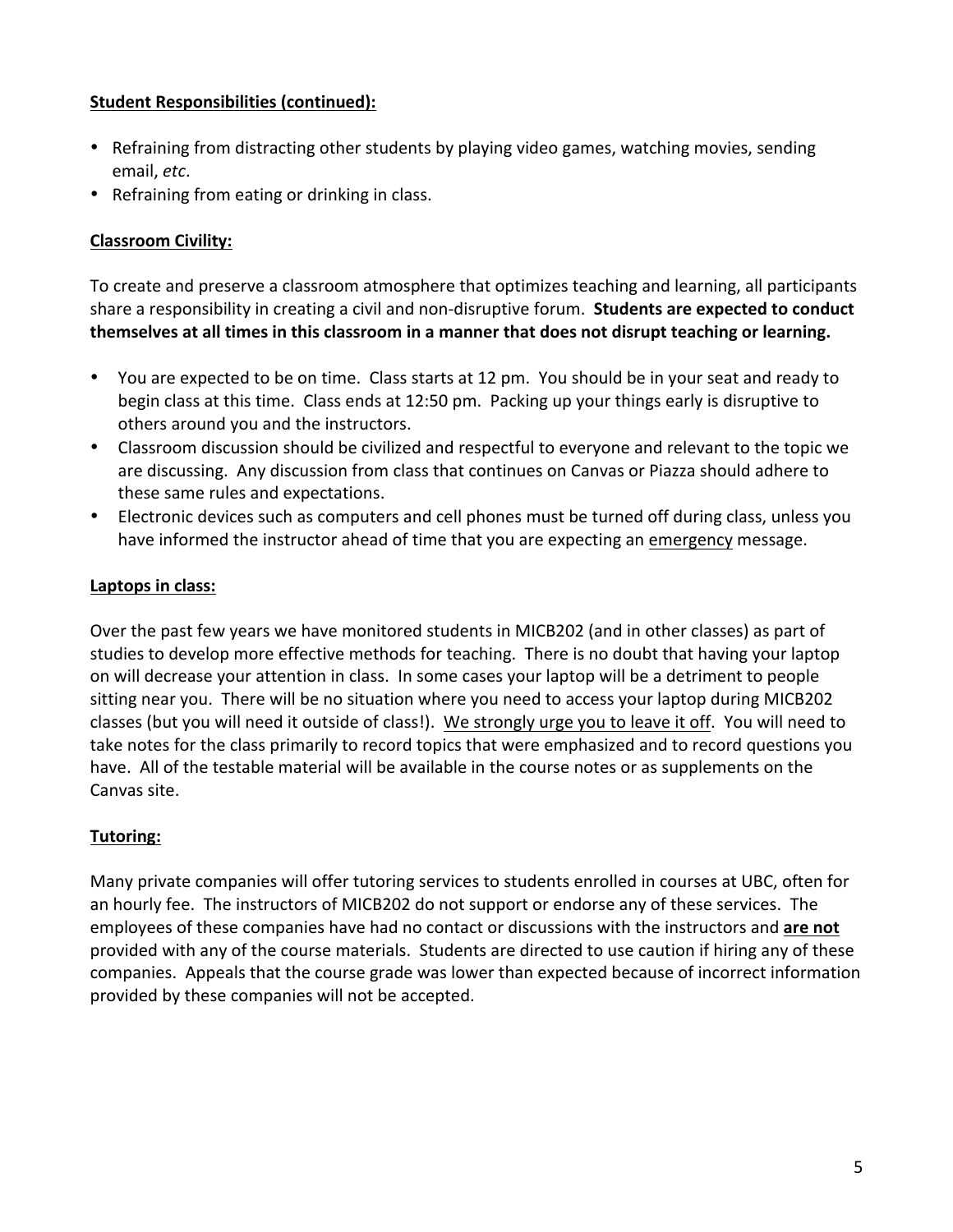### **Academic Misconduct:**

From the UBC Academic Calendar: Academic honesty is essential to the continued functioning of the University of British Columbia as an institution of higher learning and research. All UBC students are expected to behave as honest and responsible members of an academic community. Breach of those expectations or failure to follow the appropriate policies, principles, rules, and guidelines of the University with respect to academic honesty may result in disciplinary action. http://www.calendar.ubc.ca/vancouver/index.cfm?tree=3,286,0,0

What is academic misconduct?

Academic misconduct is behaviour that erodes the basis of mutual trust on which scholarly exchanges commonly rest, undermines the University's exercise of its responsibility to evaluate students' academic achievements, or restricts the University's ability to accomplish its learning objectives. See the following URL below for specific examples of academic misconduct. http://www.calendar.ubc.ca/vancouver/index.cfm?tree=3,54,111,959

What happens if a student commits academic misconduct?

Academic misconduct often results in a one-year suspension from the University and a notation of academic discipline on the student's record. Other disciplinary measures include a letter of reprimand, a grade of zero for the assignment and/or for the course, suspension from the University, and expulsion from the University.

http://www.students.ubc.ca/calendar/index.cfm?tree=3,54,111,960

Examples of academic misconduct that would apply to MICB202 (this list is not comprehensive):

- Writing an exam for another student, or hiring someone to write your exam.
- Showing your answers to another student during an examination.
- Copying answers from another student during an examination or a Canvas assignment.
- Discussing answers to Canvas assignments with another student while doing the assignment.

#### **Course Content:**

The following topics are covered in MICB202.

#### **Immunology**

#### Topic 1. Introduction to the Immune System.

Introduction, Cells of the immune system, Location of the immune system.

#### **Topic 2. Innate Responses.**

Introduction, Anatomical and Physiological Barriers, Innate Immunity, The inflammatory response occurs after infection by microorganisms, The Complement (C') System.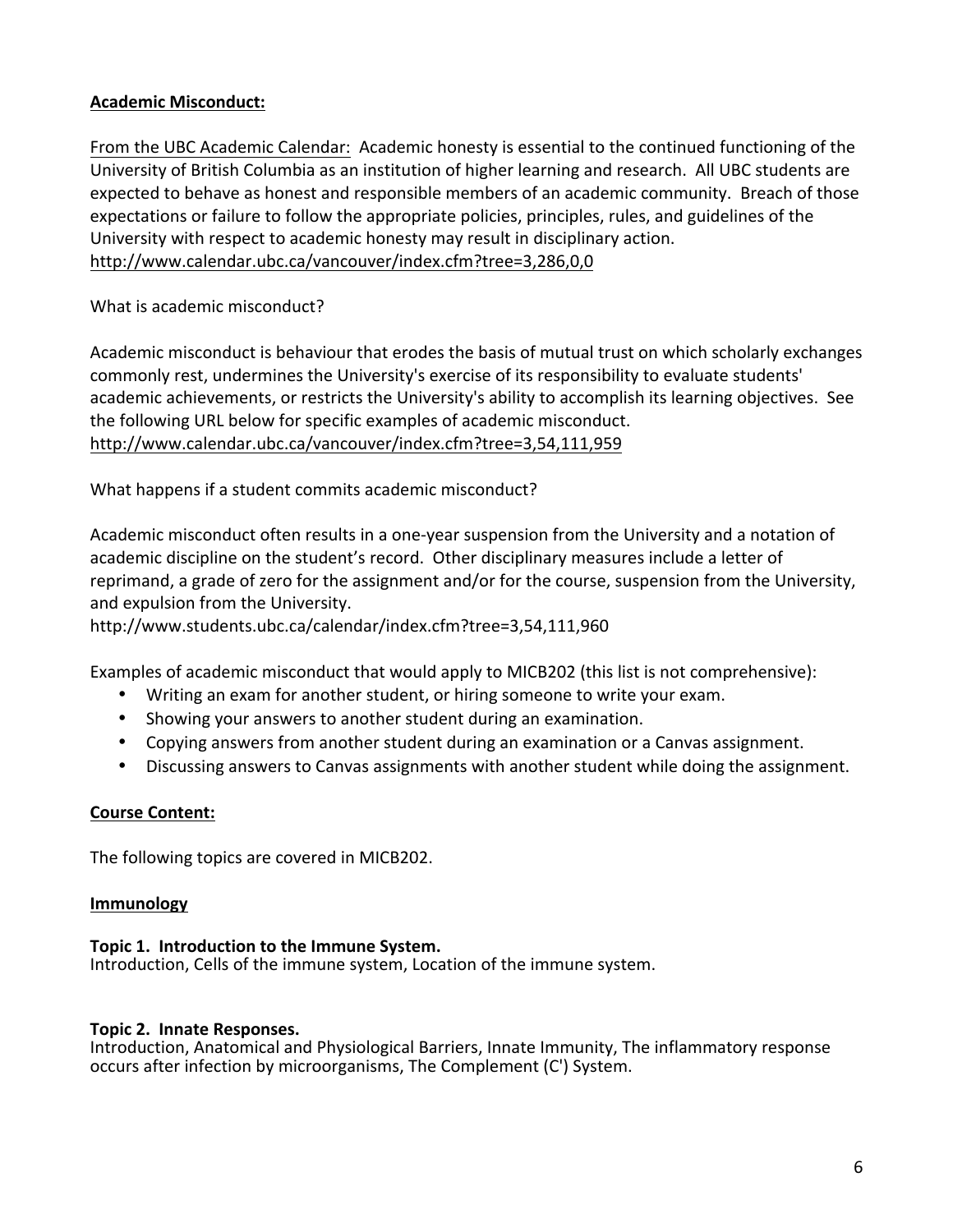### **Course Content (continued):**

### **Topic 3. Antigen Processing and Presentation.**

Introduction, MHC proteins, Antigen Processing and Presentation, MHC Diversity, Co-stimulatory Properties of Antigen-presenting Cells.

### Topic 4. T cells, B cells and Antibodies of Adaptive Immunity.

Introduction, T cells, T Cell Development, T regulatory cells, T Cell Activation, B Cell Development, B Cell Activation, Antibodies, Antibody Synthesis, Immunoglobulin Class Switching, Secreted Antibodies, Complement Activation by Antibodies.

### Topic 5. Immune Responses to Pathogens.

Introduction, Extracellular Bacterial Infections, Intracellular Bacterial Infections, Viral Infections, Responses to Protein Antigens (*e.g.*, toxins).

### **Topic 6. Unwanted Immune Responses.**

Introduction, Hypersensitivities, Graft Rejection.

### Topic 7. Disorders of the Immune System.

Introduction, Examples of Antibody-mediated Autoimmune Diseases, Examples of Cell-mediated Autoimmune Diseases, Immunodeficiency Diseases.

### Topic 7. Antibodies as Tools in Medicine and Biology.

Introduction, Diagnostic uses of antibodies, Polyclonal antisera, Monoclonal antibodies, ELISA, Blood typing, Immunofluorescence, Analyzing cells by FACS.

#### **Bacterial Pathogenesis**

### **Topic 1. Virulence Mechanisms of Pathogenic Bacteria.**

Introduction, Concepts and Terminology, The Microbiota, Biofilms, Host Defense Mechanisms, Intracellular Existence, Epidemiology and the Spread of Disease, Therapy and Prevention of Bacterial Diseases, An Introduction to Pathogenesis, Isolation and Identification of Bacterial Pathogens, Regulation of Genes Encoding Virulence Factors, Bacterial Adherence, Avoidance of Phagocytosis, Toxins.

### **Topic 2. Pathogenic Bacteria.**

*Mycobacterium tuberculosis, Neisseria gonorrhoeae, Streptococcus pneumonia, Vibrio cholera,*  Enterohemorrhagic *Escherichia coli* (EHEC), *Salmonella enterica* serovars typhi and typhimurium.